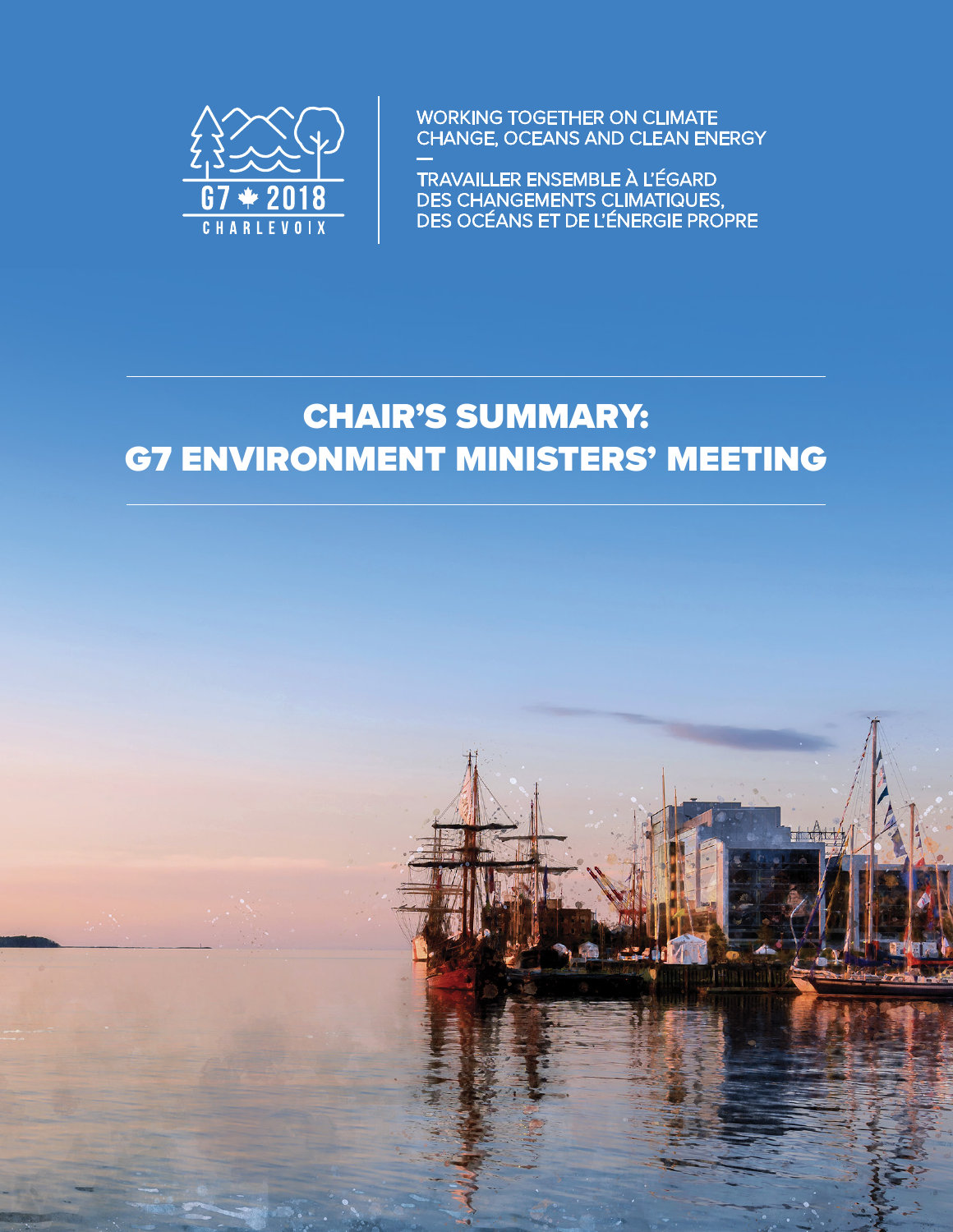## CHAIR'S SUMMARY: G7 ENVIRONMENT MINISTERS' MEETING

- 1. Under Canada's 2018 G7 Presidency, the G7 Ministers of Environment and Energy convened in Halifax from September 18-21, 2018, under the theme of Climate Change, Oceans and Clean Energy. Ministers were charged with building from the deliberations of the June G7 Leader's Summit in Charlevoix, Quebec, including the Charlevoix Blueprint for Healthy Oceans, Seas and Resilient Coastal Communities. They were joined in Halifax by representatives from Jamaica, Kenya, Marshall Islands, Nauru, Norway, Seychelles, and Vietnam as well as other leaders from international organizations, industry and youth.
- 2.On September 19, Ministers discussed the links between a healthy planet and sustainable economic growth with specific focus on taking urgent action on climate change, encouraging sustainable finance, advancing a resource efficient economy, adapting to a changing climate and conserving nature. Gender equality and women's leadership were discussed across the agenda with a particular focus on the critical role of women to realize climate change goals and sustainable development. Ministers also noted the important leadership role that youth play as agents of change and recognized the urgency of taking action to protect the planet for future generations. This summary reflects the discussions on this day, as understood by the Chair.
- 3.G7 Ministers appreciated reports by the Organisation for Economic Co-operation and Development, the United Nations Development Programme and The Nature Conservancy, the World Bank, The Climate and Clean Air Coalition and the New Climate Economy. Ministers also considered the recommendations from the Gender Equality Advisory Council<sup>1</sup> for Canada's G7 Presidency as well as the Call for Action from the Youth 7 (Y7).<sup>2</sup>

#### **Long-Term Economic Transitions to a Low-Carbon Economy**

- 4.Ministers emphasized that accelerated concrete action is needed now and that the transitions to a low emissions economy represent a global opportunity.
- 5.Lord Nicholas Stern noted the findings of the 2018 report of the Global Commission on the Economy and Climate that climate action represents an opportunity to create \$26 trillion in economic growth and 65 million jobs by 2030. To seize this opportunity it was recognized that businesses require certainty including clear policies, rules and consistency around pricing.
- 6.Several Ministers stressed that failing to act now would have tremendous economic and human impacts. Enhanced technical and financial support for developing countries was also emphasized.

**<sup>1</sup> https://g7.gc.ca/en/g7-presidency/gender-equality-advisory-council/recommendations/**

**<sup>2</sup> https://www.y7canada.com/halifax-ministerial**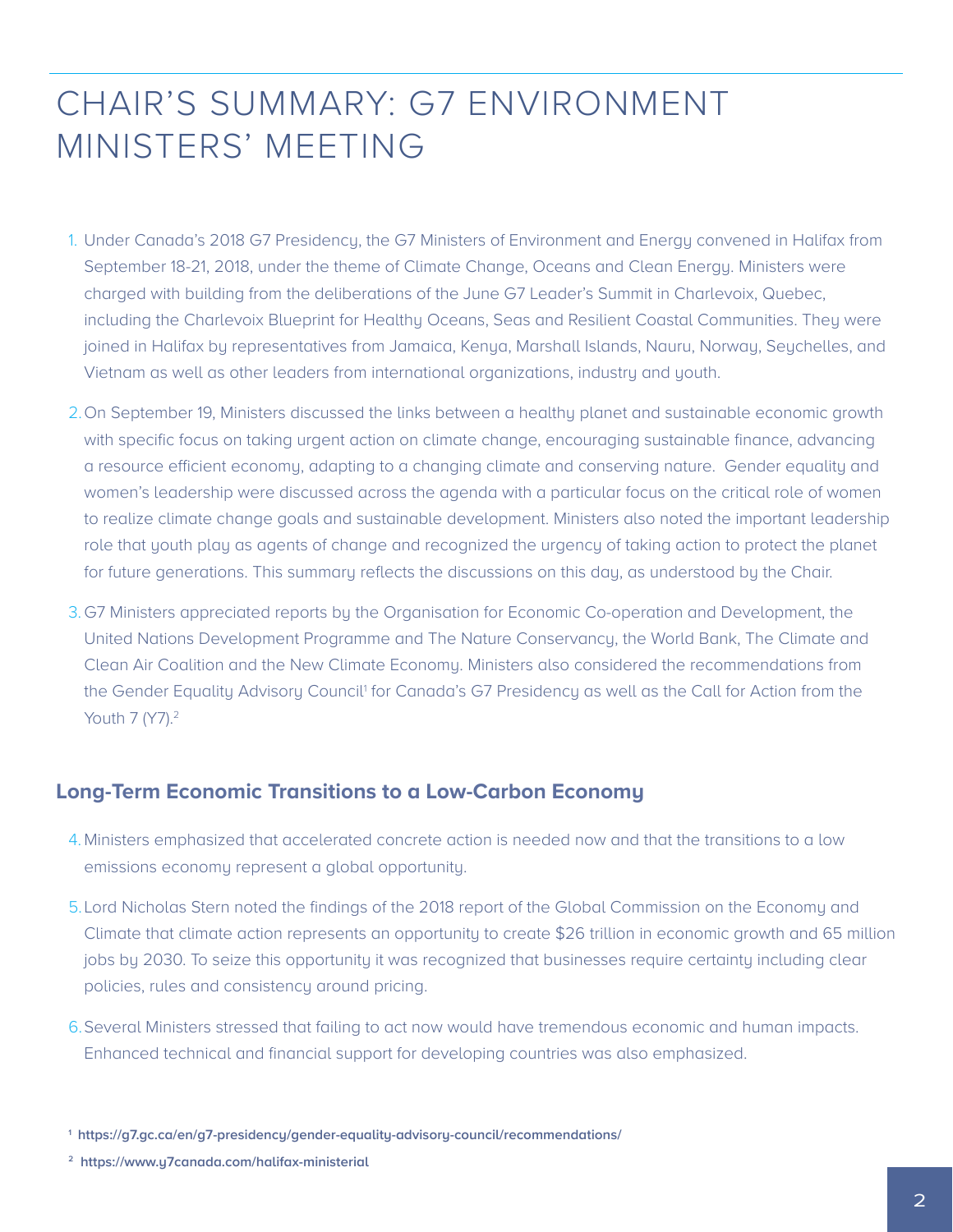- 7. Many Ministers stressed the importance of pursuing global efforts towards a sustainable and climate-resilient and carbon neutral future through ambitious action to implement the Sustainable Development Goals under Agenda 2030 and the Paris Agreement, and highlighted the important role of all levels of government as well as civil society, business, multilateral development banks, international organizations and others in this regard. Ministers also noted the importance of further promoting and encouraging the broad participation of women and girls.
- 8.Ministers identified actions their countries are taking to leverage economic opportunities while promoting a just transition for workers, companies, and communities. In this regard, some shared information on the preparation of their long term climate strategies. Ministers stressed that innovation from the private sector is key to ensuring clean growth for future generations. Ministers also emphasized that building strong publicprivate partnerships and putting in place the right policies is important to drive investment further along a sustainable path.
- 9. Many highlighted that market-based policies such as putting a price on carbon pollution at a sufficient level, developing green finance terminology (taxonomies), and the disclosure of climate-related financial risk help drive sound investment and advance solutions towards countries' long-term goals.
- 10. Governor Mark Carney noted that the recommendations of the Task Force on Climate-related Financial Disclosures represent a promising pathway and some Ministers reiterated their commitment to support the work of the Task Force. It was also noted that forums to engage business leaders such as the Strategic Dialogue of the Carbon Market Platform hosted by Canada in September 2018 and the High-Level Leadership Forum on Carbon Pricing and Competitiveness are key to understand barriers and competiveness concerns.
- 11. Many Ministers noted the work of the G7 Investors Global Initiatives, under the Presidency's leadership, advancing gender equality and women's empowerment, building capacity and sharing best practices required for sustainable infrastructure projects, and bringing investors together to advance climate-related disclosure standards.
- 12. Some Ministers welcomed the principles for green finance taxonomy presented by the Network of Financial Centres for Sustainability, established under the 2017 Italian G7 Presidency, and the Chair encouraged further work on this topic including towards expanding the network and hosting an international workshop in Canada in 2019.
- 13. Some Ministers also recognized that Small Islands Developing States, in particular low and middle-income countries, face barriers in accessing financing and welcomed the Presidency's offer to study how to address such barriers.
- 14. Ministers emphasized their countries' efforts to leverage investments for sustainable infrastructure, as well as efforts related to clean water infrastructure, technologies for improving resource efficiency, and environmentally sound waste management.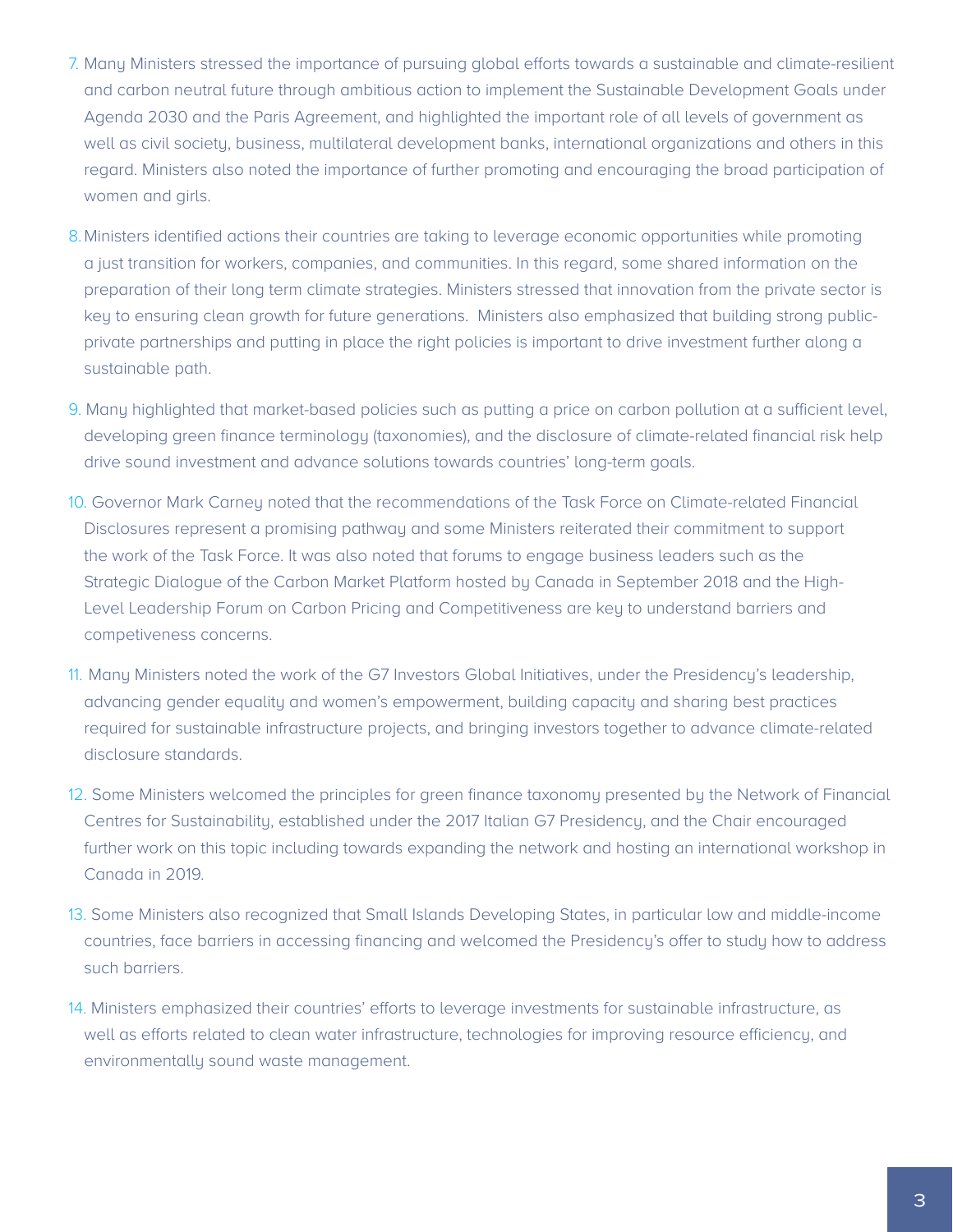#### **Circular Economy and Resource Efficiency**

- 15. Ministers emphasized that improved resource efficiency policies minimize waste and maximize economic value while offering significant business opportunities, and are a key part of the transitions to a sustainable, low carbon economy. This will require changing from use and dispose consumption to a more circular approach including behavior change.
- 16. Many highlighted that taking a resource efficient approach has far reaching benefits such as reducing demands on natural resources, reducing greenhouse gas emissions, improving air quality and reducing negative impacts on biodiversity.
- 17. Ministers emphasized that the transition to a circular economy is also important to address the challenge of marine litter. In this regard, taking action along the lifecycle of plastics to address plastic waste was highlighted as a critical issue, beginning at the design stage.
- 18. Ministers emphasized the need for more partnerships across the supply chain and with other governments and organizations such as the World Economic Forum, the Ellen MacArthur Foundation and the World Bank. The role played by the International Resource Panel and the Organization for Economic Co-operation and Development (OECD) in deepening the knowledge base was also welcomed. Ministers encouraged continued dialogue and sharing of best practices under the G7 and G20, in particular through the G7 Alliance on Resource Efficiency and the G20 Resource Efficiency Dialogue, including working with business on innovation. They also expressed support for the Alliance to establish an e-repository for the work and best practices.
- 19. Ministers welcomed progress of G7 members in advancing the implementation of the Toyama Framework on Material Cycles and Bologna Roadmap and its continued implementation. Many identified areas of focus for continued work including food waste, value retention processes, resource efficiency and climate change. Many noted the potential of green public procurement as a way to drive markets towards more sustainable materials. Support for developing countries was also emphasized.
- 20. Discussions highlighted industry leadership in adopting new business models to improve resource efficiency, reduce environmental impact and seize circular economy opportunities including through extended producer responsibility. Ministers also observed that while the recent restrictions affecting the exports and imports of plastic and other waste presents short-term challenges, they also created an opportunity to strengthen our domestic recycling capacity and spur innovation.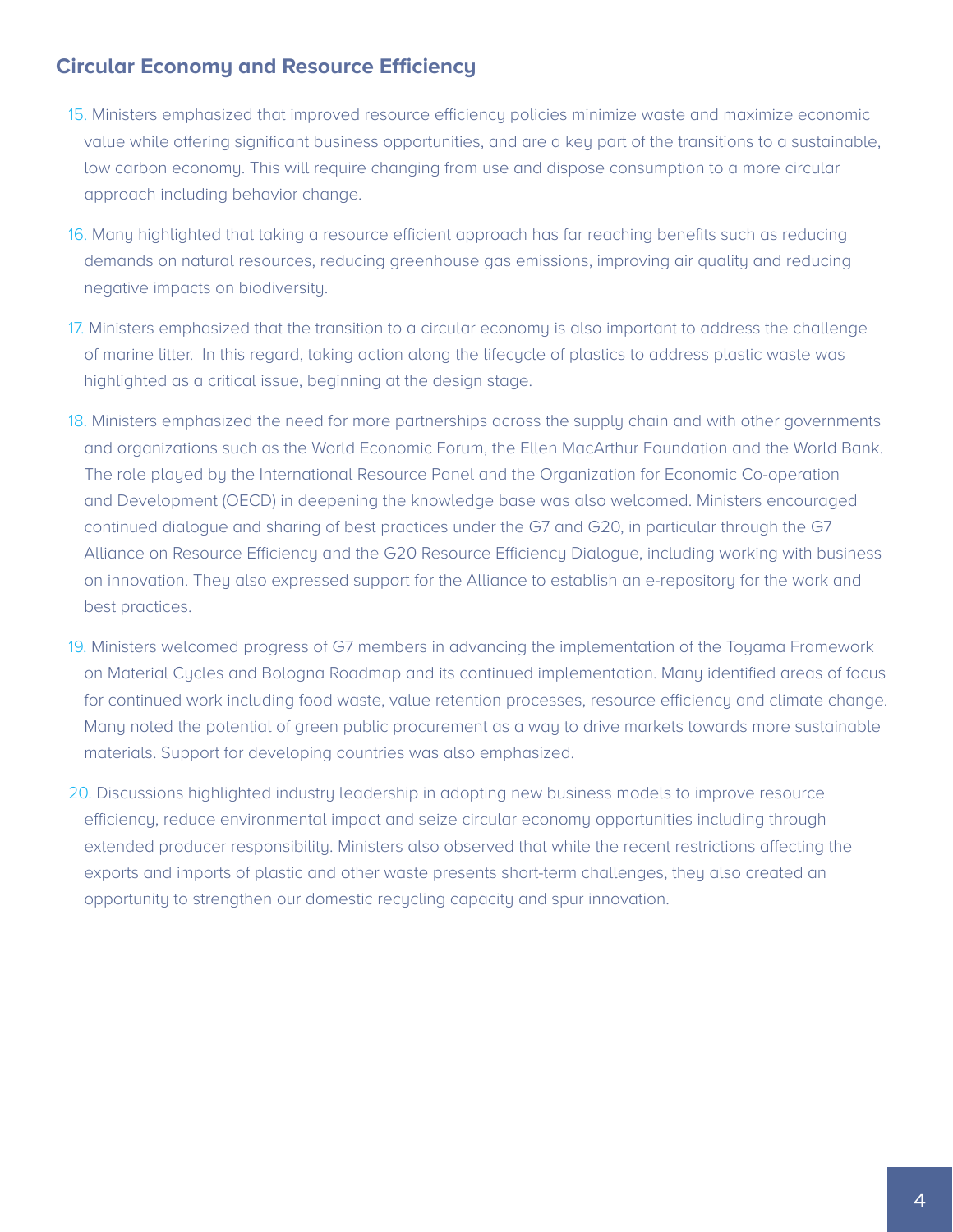### **Urgent Action and Reduction Opportunities**

- 21. Most Ministers strongly emphasized that the Paris Agreement is irreversible, reaffirmed their commitment to its full and effective implementation and assured their support for the completion of the Paris Agreement work programme at COP24 that is consistent with the Agreement. The Talanoa Dialogue was also highlighted as a critical opportunity to take stock of collective efforts and to inform the preparation of updated nationally determined contributions to address the global emissions gap. Many noted that the upcoming Intergovernmental Panel on Climate Change report on the impacts of global warming of 1.5 °C above pre-industrial levels will provide valuable scientific information to inform climate action.
- 22. Ministers recognized the strong and compelling need for action to build resilience and empower Small Island Developing States and other vulnerable communities, as in the Sahel region including through investing in sustainable infrastructure and facilitating timely and efficient access to investment and climate finance.
- 23. Several Ministers also noted that significant progress is being made on the goal of jointly mobilizing US\$100 billion annually by 2020 and through to 2025 from government, business and others to support climate efforts in developing countries.
- 24. Ministers emphasized that air quality is one of the biggest health and environmental risks and committed to tackling air quality including though sharing best practices and lessons learned. Many Ministers also emphasized that targeted efforts focused on air pollutants and short-lived climate pollutants will have multiple benefits to climate, human health, the economy, and to ecosystems.
- 25. Collaboration in fora such as the Climate and Clean Air Coalition (CCAC), World Health Organization (WHO) and United Nations Environment Programme (UNEP) is essential as is continuing to work with our respective bilateral and regional partners. Ministers noted the announcement of the Government of Italy regarding the opening of the African Centre for Climate and Sustainable Development.
- 26. Ministers emphasized that concerted action by all, including across multiple levels of government, business, industry, civil society, women and youth and international organizations, is necessary to achieve our goals. The benefits of collaborative partnerships and action alliances in driving action was also noted.

#### **Adaptation and Conserving Nature**

- 27. Many Ministers stressed that the impacts of climate change pose an existential threat and are adversely affecting human health, food and water security, and are having significant economic costs across the globe. Many noted that Least Developed Countries, Small Island Developing States, Arctic and Indigenous communities, and other low-lying coastal communities are among the most vulnerable.
- 28. Many Ministers emphasized the need to take more ambitious action to reduce global emissions and build resilience through better integrating adaptation planning, emergency preparedness and recovery into all long-term planning based on scientific knowledge.